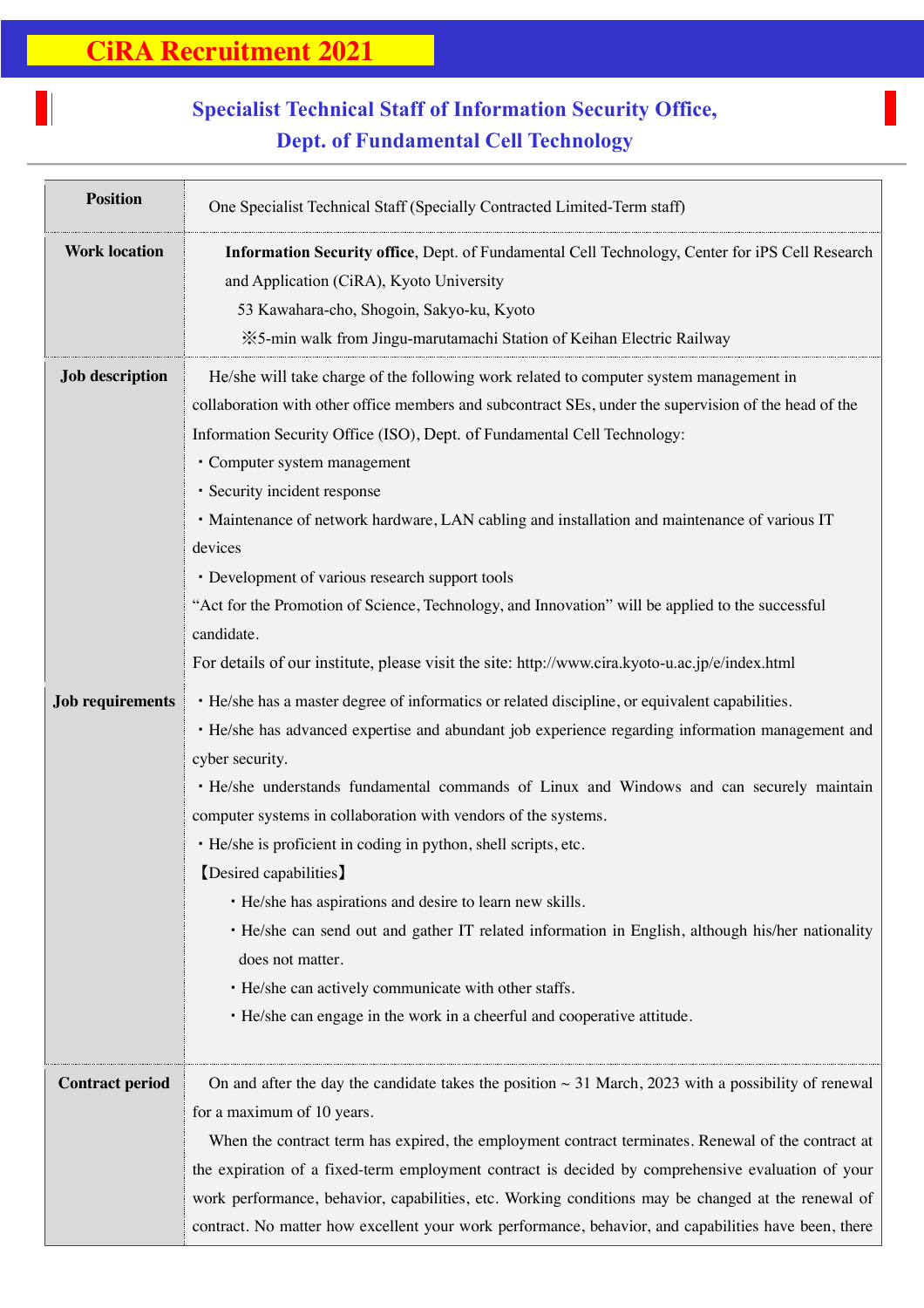|                                     | are cases in which the contract is not renewed on account of unavoidable reasons, such as change of<br>financial status, or loss of the job contents specified above due to the reorganization, etc.                                                                                                                                                                                                                                                                                                                                                                                                                                                                                                                                                                                                                           |
|-------------------------------------|--------------------------------------------------------------------------------------------------------------------------------------------------------------------------------------------------------------------------------------------------------------------------------------------------------------------------------------------------------------------------------------------------------------------------------------------------------------------------------------------------------------------------------------------------------------------------------------------------------------------------------------------------------------------------------------------------------------------------------------------------------------------------------------------------------------------------------|
| Probational<br>period               | 6 months                                                                                                                                                                                                                                                                                                                                                                                                                                                                                                                                                                                                                                                                                                                                                                                                                       |
| <b>Working</b><br>conditions        | Kyoto University specialist technical staff (full-time, annual salary system)<br>• Salaries are determined based on the Kyoto University standards depending on capabilities and<br>backgrounds.<br>• Annual salary includes various allowances.<br>• Working time: 5 days a week (Monday to Friday), 7-hour and 45-minute a day (8:30am~<br>5:15pm $(12:00 \text{pm} \sim 13:00 \text{pm} \text{ lunch break})$<br>• You may be ordered to work overtime as needed. (Overtime allowance will be provided.)<br>• Holidays: Saturdays, Sundays, national holidays, summer break, year-end and new-year break,<br>the anniversary of foundation holiday, and paid holidays<br>• MEXT Mutual Association of Health Insurance, employee pension insurance, industrial<br>accident compensation insurance, and employment insurance |
| <b>Deadline for</b><br>application  | The recruitment will be closed when the position is filled.                                                                                                                                                                                                                                                                                                                                                                                                                                                                                                                                                                                                                                                                                                                                                                    |
| <b>Documents to be</b><br>submitted | Please submit the following documents:<br>Curriculum vitae (Designated form/ Please attach your face photo on the CV.)<br>1.<br>Write the email address and telephone number by which we can unfailingly contact you.<br>Download the designated CV form at:<br>http://www.cira.kyoto-u.ac.jp/e/employment/img/doc/Resume Form.xls<br>History of job experience (in any format)<br>2.<br>Write name(s) and contact information of one or two referee(s) whom we can ask about your<br>3.<br>background or experience related to the work, if possible. (in any format)<br>XAdditional information may be requested in the process of screening.                                                                                                                                                                                |
| Contact                             | Please send application documents to the following address by postal mail or e-mail.<br><b>Information Security Office</b><br>Center for iPS Cell Research and Application, Kyoto University<br>53 Kawahara-cho, Shogoin, Sakyo-ku, Kyoto 606-8507 JAPAN<br>E-mail: iso-q*cira.kyoto-u.ac.jp (Please change "*" to "@".)<br>TEL: 075-366-7046<br>• Please be sure to write "Application documents for Specialist Technical Staff of Information<br>Security Office" on the envelope or in the subject line of the e-mail.<br>• If you make inquiries about job specifications or working conditions, please contact us at:<br>iso-q*cira.kyoto-u.ac.jp (Please change "*" to "@"), mentioning in the subject line as:<br>"Re: Recruitment of Specialist Technical Staff of Information Security Office"                        |
| <b>Selection method</b>             | An interview will follow the screening of application documents. Those who have passed the<br>screening will be informed of the date and time of the interview via e-mail or in writing (Interviewees<br>will bear their transportation and accommodation expenses for the interview.)                                                                                                                                                                                                                                                                                                                                                                                                                                                                                                                                         |